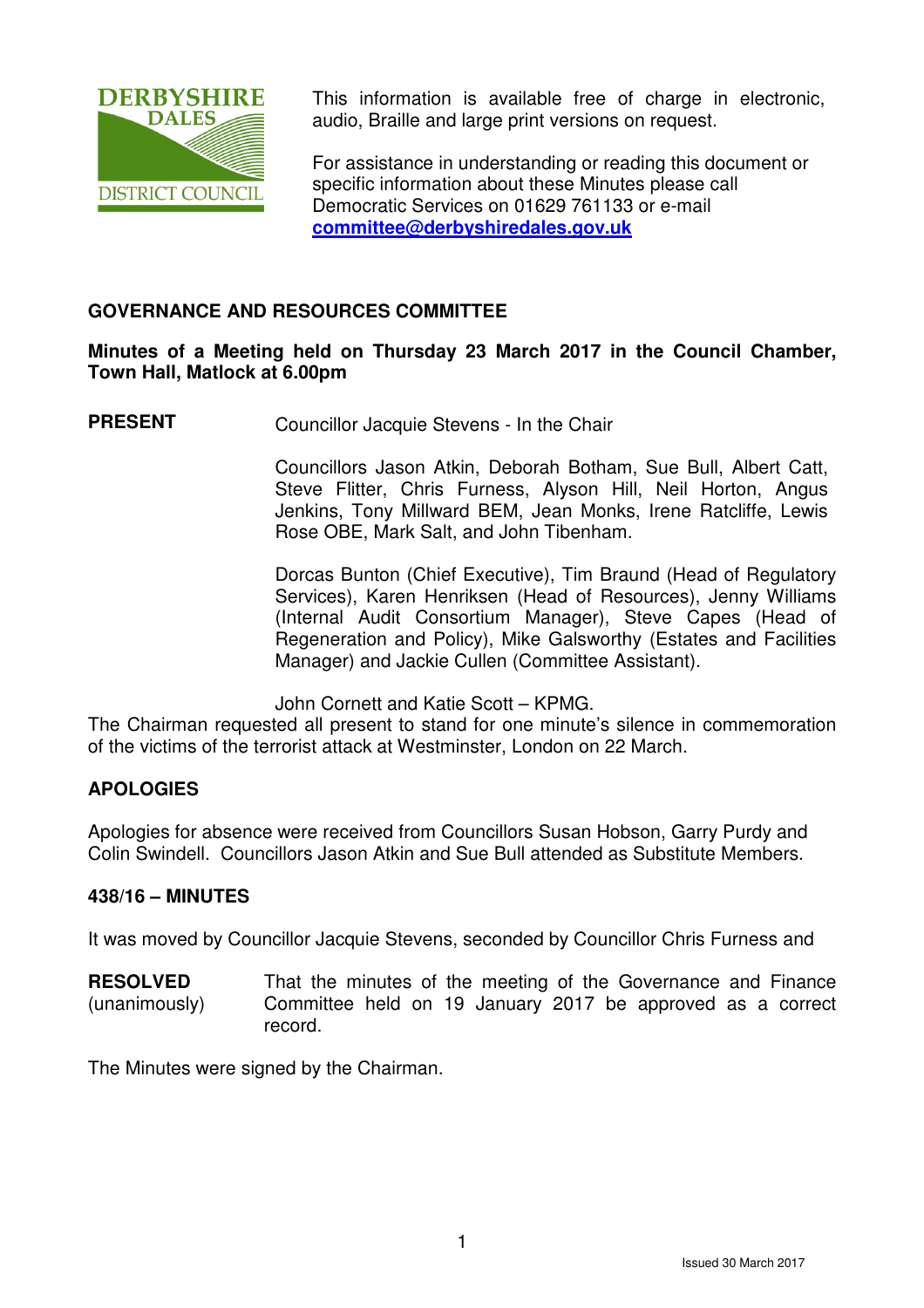# **439/16 – EXTERNAL AUDIT PLAN 2016/17**

Councillor Angus Jenkins arrived at 6.20pm during discussion of this item.

John Cornett of KPMG presented the External Audit Plan 2016/17 and drew Members' attention to the Headlines as set out on page 1. Mr Cornett clarified how the 'Materiality' figure was determined and highlighted the significant changes in the pension liability due to LGPS Triennial Valuation.

It was moved by Councillor Chris Furness, seconded by Councillor Steve Flitter and

**RESOLVED** That the External Audit Plan 2016/17 be noted.

## (unanimously)

# **440/16 – EXTERNAL AUDIT GRANT CERTIFICATION LETTER FOR 2015/16**

The Committee considered a report on the work carried out by the external auditor relating to grant claims. Members were advised that the letter shown at Appendix 1 to the report had been received in respect of claims and returns for 2015/16, of which only one, relating to Housing benefits, required certification in 2016. The letter indicated that one case error was found and the claim was subsequently amended. Further testing found no additional cases where similar errors had occurred, thus no recommendations were made by the external auditor.

It was moved by Councillor Chris Furness, seconded by Councillor Lewis Rose OBE and

**RESOLVED** (unanimously) That the "Certification of claims and returns - annual report 2015/16" letter from the External Auditor be noted.

# **441/16 – INTERNAL AUDIT REPORTS CONCLUDED UNDER THE 2016/17 OPERATIONAL AUDIT PLAN**

The Committee considered a report on the internal audit reports produced in respect of the 2016/2017 Internal Audit Plan approved by the Governance and Resources Committee on 24 March 2016, and the progress made by management in implementing the agreed audit recommendations.

A summary of reports issued covering the period 17th December to 17th February 2017, for audits included in the 2016/17 Internal Audit Plan, was attached as Appendix 1 to the report. This showed for each report a summary of the Overall Audit Opinion and the number of recommendations made/agreed where a full response had been received. Appendix 1 also showed the number of recommendations, analysed between High, Medium and Low priority, together with an overall assessment of the reliability of the internal controls examined in accordance with the classifications tabled in the report.

It was noted that 4 reports had been issued: 3 with a good opinion and 1 with a satisfactory opinion. No reports were issued with a marginal, unsatisfactory or unsound opinion. 2 recommendations had been made.

Appendix 2 to the report showed the current position of internal audit recommendations made as a consequence of audit reviews, as at  $17<sup>th</sup>$  February 2017. 18 recommendations had been satisfactorily implemented since the last report; 7 were in the process of being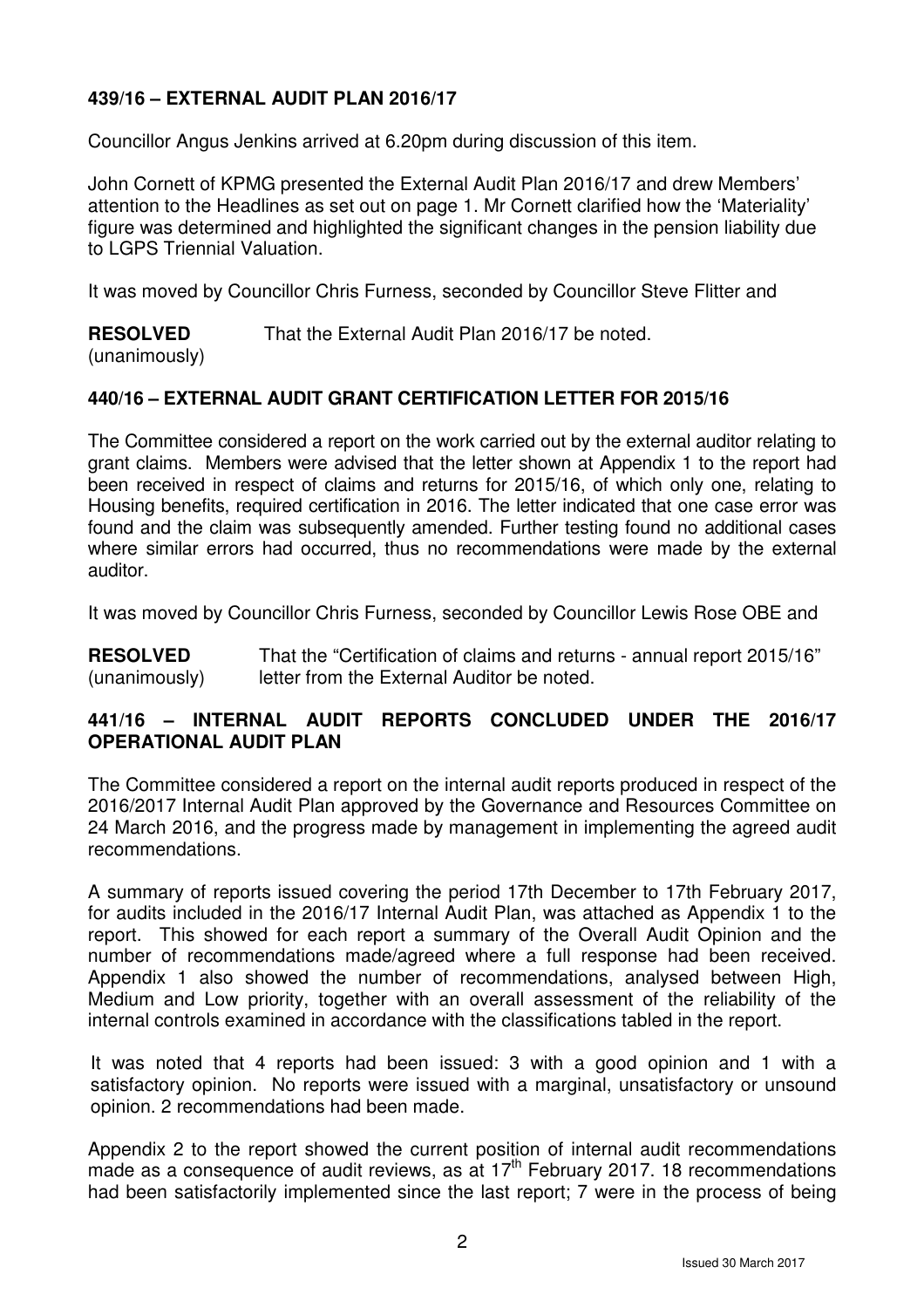implemented; 12 had not passed their implementation date and 3 remained outstanding. A Data Protection Health Check had been completed and the results reported to this Committee, and the outstanding audit recommendations resulting from the check had been incorporated in to the action plan.

It was moved by Councillor Albert Catt, seconded by Councillor Chris Furness and

**RESOLVED** (unanimously) That the findings and conclusions of the internal audit reviews and follow up of the implementation of previous recommendations is noted.

## **442/16 – INTERNAL AUDIT OPERATIONAL PLAN 2017/18**

The Committee considered a report seeking agreement of the Internal Audit Operational Plan 2017/18 which outlined the assignments and estimated resources needed during the year, the terminology for which was attached at Appendix 1 to the report.

An annual report summarising the outcome of the 2016/17 internal audit plan would be presented to this Committee after the year-end.

The internal audit plan for 2017/18 was summarised in the report, and the detailed plan was attached as Appendix 2 to the report, together with a copy of the three year audit plan covering the period 2016/17 – 2018/19.

It was noted that the plan for 2018/19 was indicative only and could well change in order to meet the priorities of the Council.

It was moved by Councillor Chris Furness, seconded by Councillor Jason Atkin and

**RESOLVED**  That the internal audit plan for 2017/18 be agreed.

(unanimously)

# **443/16 - LAND HOLDINGS REVIEW – LAND OFF COOMBS ROAD, BAKEWELL**

The Committee considered a request from the developer of a property adjacent to the Bakewell Agricultural Business Centre site for the grant of various rights across District Council land, as detailed in the report. Following detailed consideration of planning, legal and estate management factors, the report recommended the granting of the rights and the terms which would apply.

The Estates and Facilities Manager advised that as Bakewell Town Council and Ward Members had only recently been consulted on the proposals, and had therefore not yet been in a position to respond, the recommendation should be amended to read:

"That the rights outlined in paragraph 1.2 of the report be granted, subject to Public Open Space advertising and subject to consideration of the consultation responses from Bakewell Town Council and the area Ward Members, for a consideration of £12,000 (twelve thousand pounds) and subject to further terms outlined in paragraph 1.3 of the report including the purchaser being responsible for the District Council's reasonable legal costs."

It was moved as amended by Councillor Alyson Hill, seconded by Councillor Jean Monks and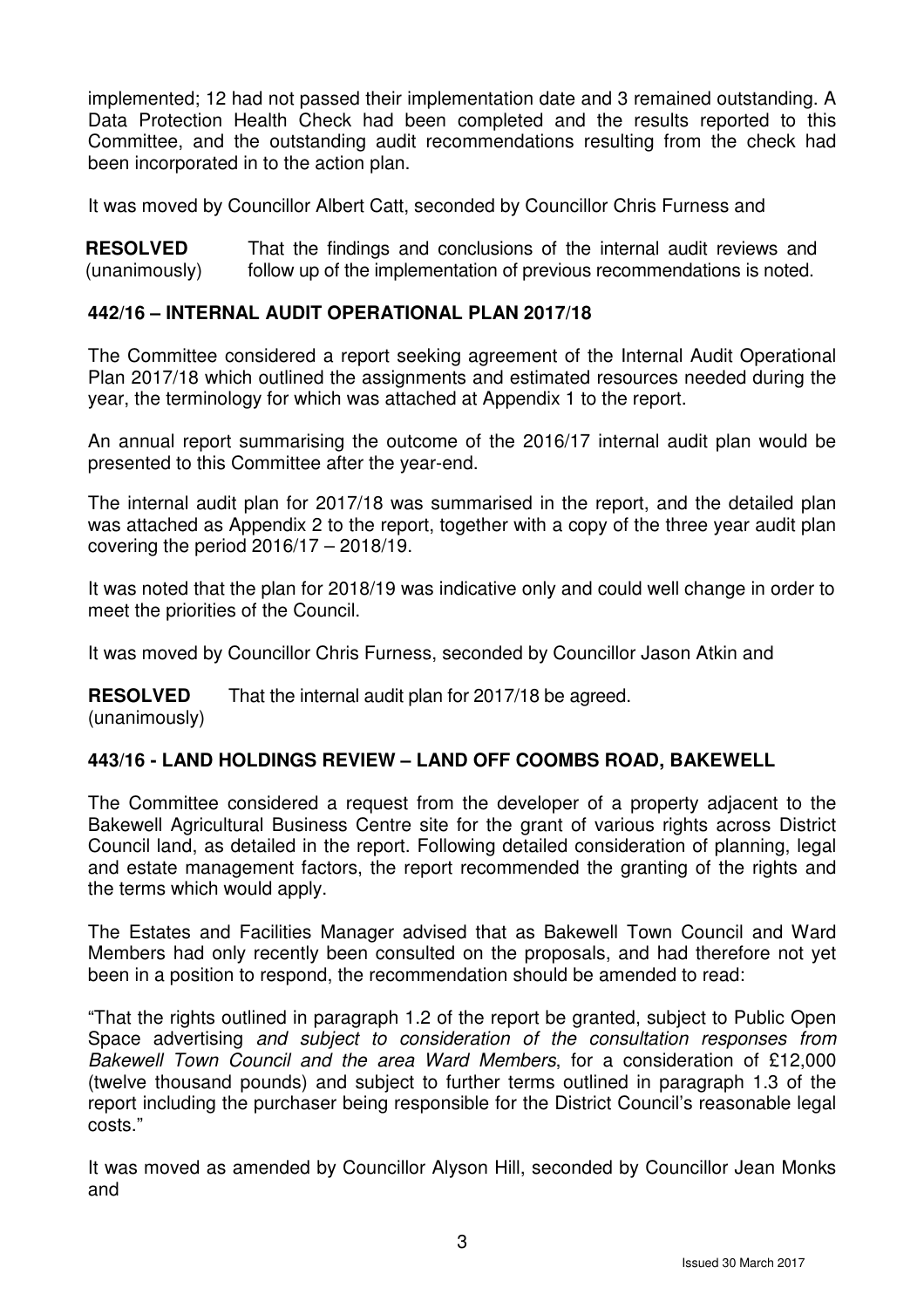**RESOLVED** (unanimously) That the rights outlined in paragraph 1.2 of the report be granted, subject to Public Open Space advertising and subject to consideration of the consultation responses from Bakewell Town Council and the area Ward Members, for a consideration of £12,000 (twelve thousand pounds) and subject to further terms outlined in paragraph 1.3 of the report including the purchaser being responsible for the District Council's reasonable legal costs.

#### **444/16 – SERVICE REVIEWS 2017/18**

The Committee considered a report on the outcomes of the 2016/17 Service Reviews, the programme for which was approved by the Governance and Resources Committee on 24 March 2016. For each of the current service reviews, an update on progress and any savings identified were set out in the report.

The report also recommended a review programme for 2017/18, which included continuing/completing the following major Service Reviews during 2017/18:

- Development Management implementation of electronic processes, new ways of working and revised team structures to achieve planned savings
- Leisure progress options for outsourcing leisure centre management and operations.

In addition, it was proposed to continue the STEP (Savings, Transformation, Efficiencies and Performance) review programme, with the aim of reviewing all services over a three year period. The following separate STEP reviews were proposed for 2017/18:

- Housing
- Environmental Health
- Burials
- HR and Payroll

Specific reviews of discrete activities were also planned for 2017/18 with the aim of reducing costs or increasing income. These were detailed in the 'Planning for the Future' report considered by Council on 2 March 2017.

It was moved by Councillor Jason Atkin, seconded by Councillor Mark Salt and

| <b>RESOLVED</b> | That the 2017/18 Service Review programme is approved as                  |  |  |  |  |  |
|-----------------|---------------------------------------------------------------------------|--|--|--|--|--|
| (unanimously)   | set out in section 4.2 of the report                                      |  |  |  |  |  |
|                 | That the outcomes of the 2016/17 Service Reviews and<br>savings are noted |  |  |  |  |  |

- 3. That progress with ongoing reviews and joint projects is noted
- 4. That the STEP review process is continued

# **445/16 – REVIEW OF GRANTS**

The Committee considered a report that sought approval for proposals to reduce grants awarded to the following bodies from 1<sup>st</sup> April 2018:

• Derbyshire District's Citizens Advice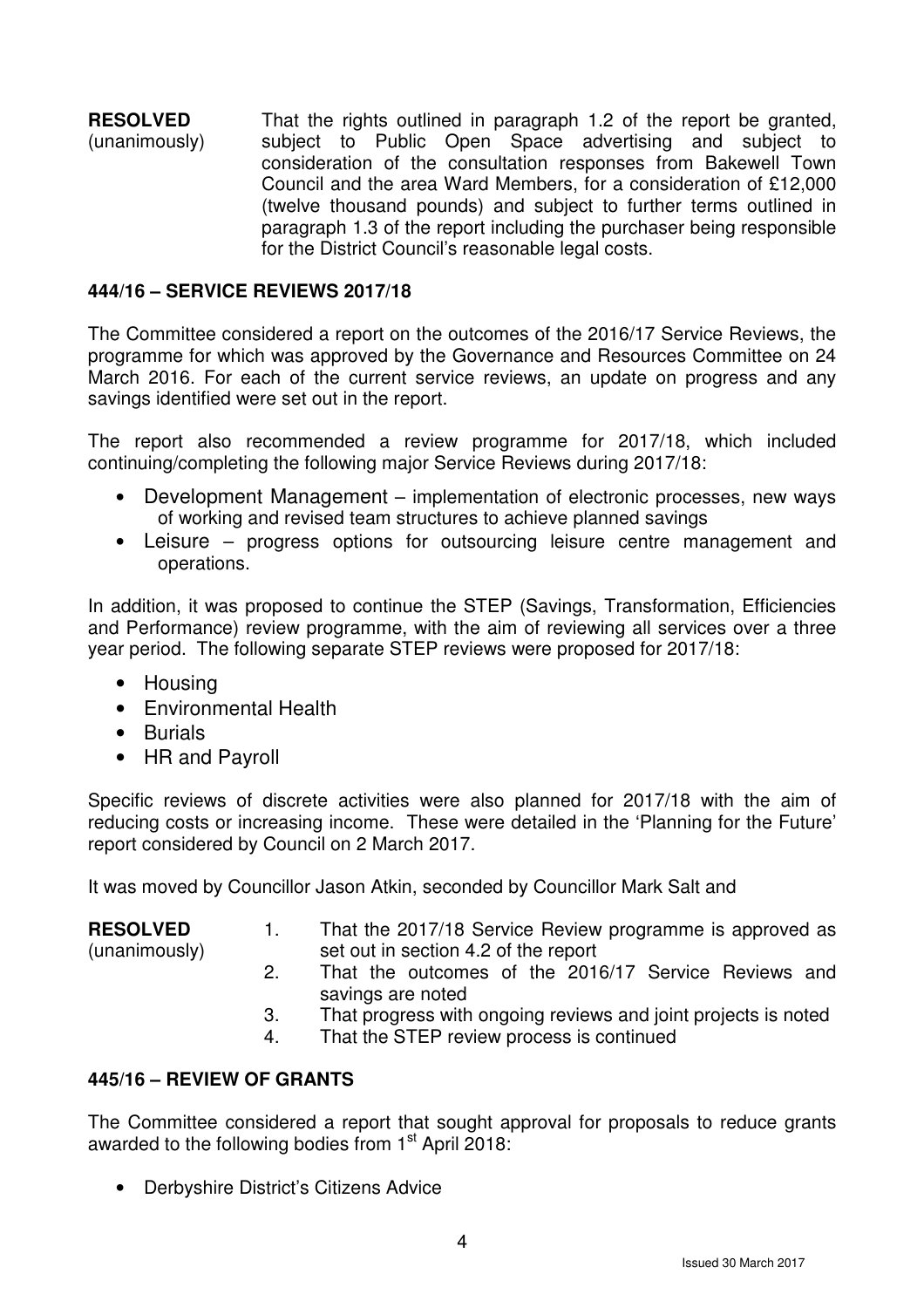- Hathersage Parish Council in respect of Hathersage Swimming Pool
- Derwent Valley Mills World Heritage Site
- Rural Action Derbyshire
- Derbyshire Dales Council for Voluntary Service

As part of a package of measures to achieve savings, the Corporate Leadership Team agreed that a review would take place in respect of all concessionary grants currently offered by the Council to outside bodies. The proposal to reduce the level of grant by 10%, year on year for 3 years, following 12 months' prior notice, was in keeping with Council's plans to make necessary savings in its grant allocation budget by 2019/20. It was expected that the grant allocation scheme would be reviewed again in 2019/20, in light of the Council's financial position at that time.

Formal consultation had taken place with each organisation that was identified, and the outcome of the consultation was set out in the report. Copies of responses were attached as appendices to the report, where these had been received at the time of writing the report. RAD's response was delivered at the meeting, as follows:-

"[The] only comment would be that it is not unexpected and that we appreciate the District Council is under financial pressure and we are grateful for the support they are able to provide."

The Head of Resources stressed that the reason for the review was the need for financial savings and was in no way a reflection on how the Council valued the work that the organisations did or the relationship between the two organisations.

It was moved by Councillor Lewis Rose OBE, seconded by Councillor Jean Monks and

| <b>RESOLVED</b><br>(unanimously) | 1                    | That the grant to Derbyshire District Citizens Advice, as<br>proposed in section 2.1 of the report, is approved;                                    |
|----------------------------------|----------------------|-----------------------------------------------------------------------------------------------------------------------------------------------------|
|                                  | $\mathbf{2}^{\circ}$ | That the grant to Hathersage Parish Council in respect of<br>Hathersage Swimming Pool, as proposed in section 2.2 of the<br>report, is approved;    |
|                                  | 3                    | That the programme of funding for the wheeled bin service at<br>Hathersage Swimming Pool, as proposed in section 2.2 of the<br>report, is approved; |
|                                  | 4                    | That the grant to Derwent Valley Mills World Heritage Site, as<br>proposed in section 2.4 of the report, is approved;                               |
|                                  | 5                    | That the grant to Rural Action Derbyshire, as proposed in<br>section 2.5 of the report, is approved;                                                |
|                                  | 6                    | That the grant to Derbyshire Dales Council for Voluntary<br>Service, as proposed in section 2.6 of the report, is approved;                         |
|                                  | 7                    | That the negotiations with Derbyshire Wildlife Trust regarding<br>their service level agreement are noted                                           |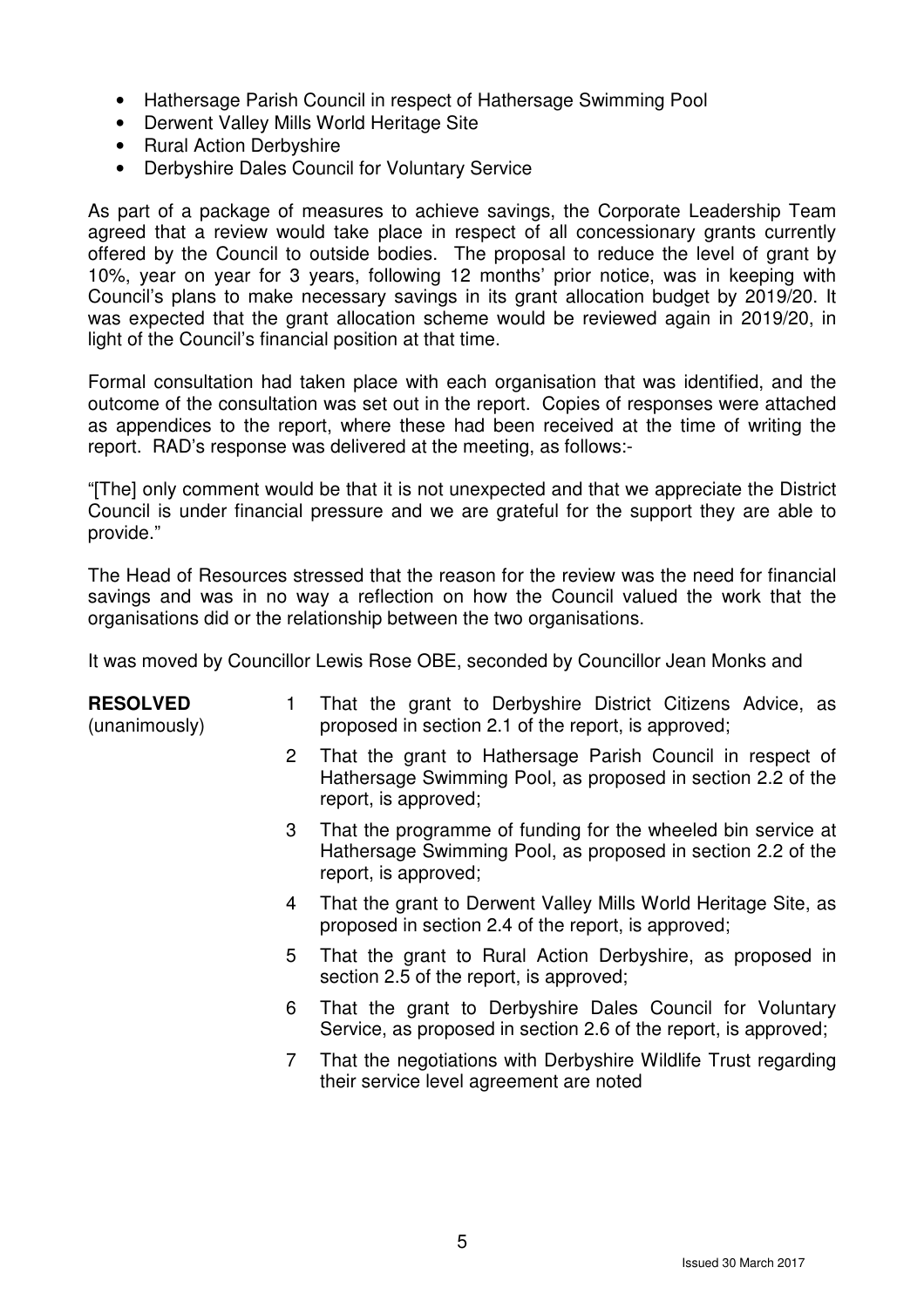# **446/16 – HEALTH AND SAFETY – ANNUAL REPORT**

The Committee considered a report that outlined the work that had been undertaken in respect of the health and safety of employees, members of the public and other persons both across the organisation and through the Safety Committee during 2016/17.

Derbyshire Dales District Council had a written Safety Policy, as required by Health and Safety legislation, which was last reviewed in 2008. As part of its workplan for the current year the Safety Committee reviewed the Safety Policy and the revised Policy was considered elsewhere on the agenda for adoption.

Other Policies and Procedures that were considered during 2016 were the Emergency Evacuation Arrangements for the Town Hall and the Violence and Aggression Policy. The revised Emergency Evacuation Procedure was now ready for implementation and included guidance on bomb threats, suspect packages and actions to be taken in the event of a terrorism incident. The new Procedure would be rolled out to staff in the near future. The Violence and Aggression Policy required further consideration by the Safety Committee and would form part of the 2017/18 workplan.

It was noted that during 2016/17 the arrangements put in place by the District Council to ensure health and safety were subject to an internal audit. The audit concluded that the arrangements could be considered to be good; however it was recognised that the process of protecting the health and safety of staff and others was an on-going process and it was expected that further audits would be undertaken periodically to ensure that the Council's arrangements remained fit for purpose.

It was moved by Councillor Steve Flitter, seconded by Councillor Tony Millward BEM and

**RESOLVED** That the annual report on health and safety issues is noted.

#### (unanimously) **447/16 – HEALTH AND SAFETY POLICY**

The Committee considered a report that sought Members' approval for the revised Health and Safety Policy considered by the Safety Committee on 23 November 2016.

The Health and Safety at Work etc Act 1974 placed a legal duty on employers to ensure, so far as was reasonably practicable, the health, safety and welfare of employees and to ensure that employees and others were kept safe. Derbyshire Dales District Council had such a corporate Health and Safety Policy, last reviewed in 2008; it was therefore considered to be appropriate for the Policy to be reviewed.

The new Policy followed the Health and Safety Executive's guidance for Safety Policies in that it contained a statement of general policy on health and safety at work, set out who was responsible for specific actions and contained detail on the arrangements that the District Council had in place to achieve the aims set out in the statement of general policy. A copy of the new draft policy was attached as Appendix 1 to the report.

In order for the revised Safety Policy to come into effect it was necessary for it to be considered and adopted by the Governance and Resources Committee. If the Committee adopted the Policy it was proposed that it be reviewed more regularly, initially on a 2 year basis.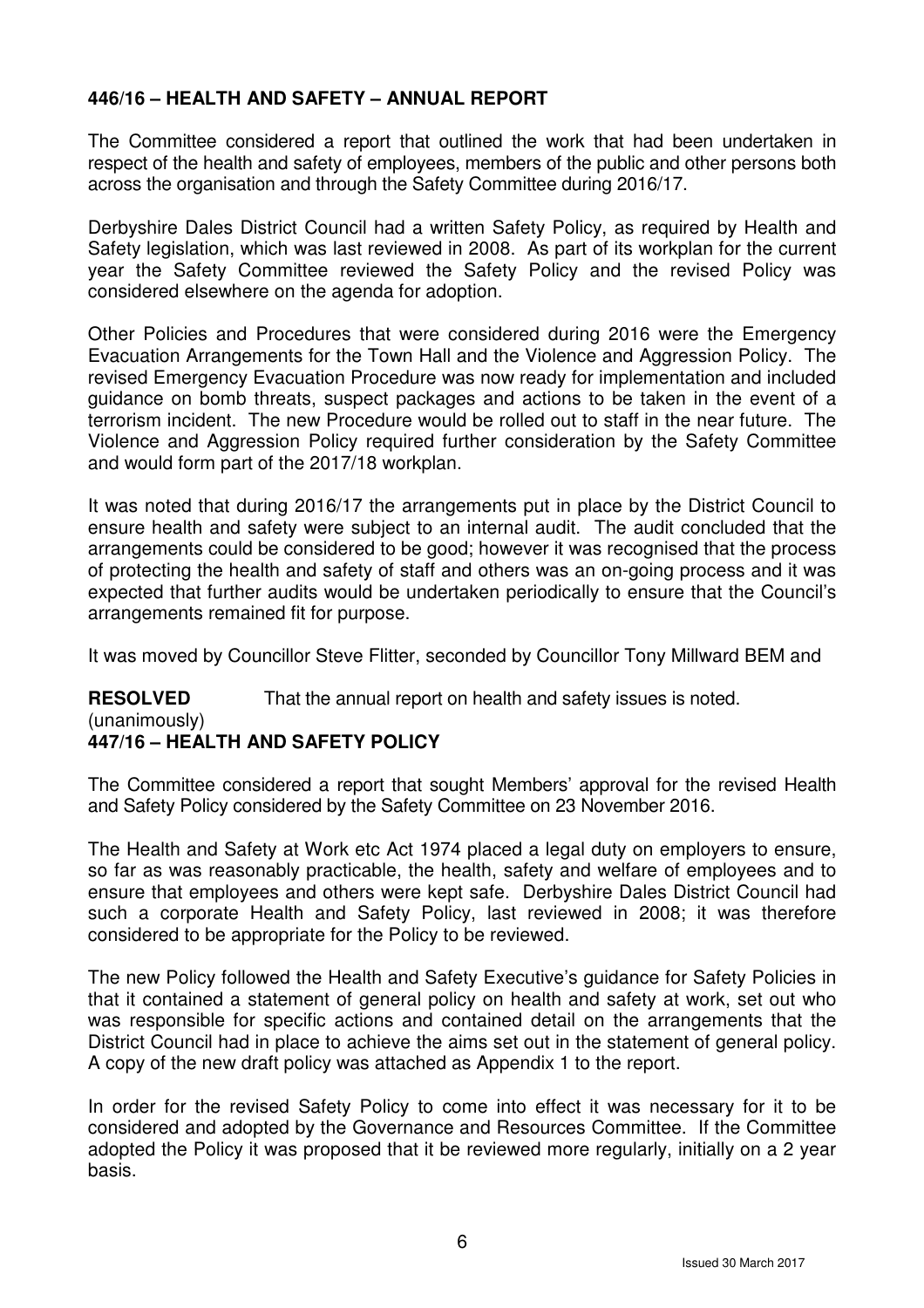It was moved by Councillor Albert Catt, seconded by Councillor Steve Flitter and

**RESOLVED** (unanimously) That the Committee approves and adopts the revised Safety Policy at Appendix 1 to the report.

## **448/16 – CODE OF CORPORATE GOVERNANCE**

The Committee considered a review of the Local Code of Corporate Governance in accordance with relevant guidance, as required by the Audit Commission, and was asked to consider approval of an updated Sponsorship Policy.

The review of the Code for consideration was based on the financial year 2016/17; reproduced at Appendix 1 to the report. The SOLACE/CIPFA guidance was based on seven core principles that underpinned the governance arrangement for all bodies, as listed in the report. It was noted that in conducting this year's annual review of the Code, a number of decisions which had recently been taken had improved the evidence base in support of the guiding principles, as tabled in the report.

The Sponsorship Policy, first adopted in 2010, had been reviewed and was attached at Appendix 2 to the report, for adoption by the Committee.

It was moved by Councillor Lewis Rose OBE, seconded by Councillor Albert Catt and

**RESOLVED** (unanimously) 1. That the revised Code of Corporate Governance is approved. 2. That the updated Sponsorship Policy is approved and promoted on the District Council's web site.

# **449/16 – EQUALITY, CONSULTATION AND ENGAGEMENT PLAN 2017/18**

The Committee considered the District Council's annual Equality Plan which set out how the District Council met its public sector equality duties. The District Council also published an annual Consultation and Engagement Plan which set out what consultation and engagement activities were proposed to be undertaken each year as a way of identifying the means by which it could fulfil its statutory duty to undertake consultation. The report provided an update on progress against the actions set out in the Equality, Consultation and Engagement Plan 2016-17, and sought approval for the Equalities, Consultation and Engagement Plan for 2017-18. Updated equality information was published on the District Council's website as required by legislation on 31 January 2017.

In 2012, the District Council consulted on three draft equality objectives, which were agreed at Community & Environment Committee on 19 April 2012 (Minute No. 387/12) and progress was reported annually. Progress towards these objectives at February 2017 was summarised in Appendix 1 to the report.

The District Council's equality objectives were listed in the report, as follows:

- Improve housing opportunities for vulnerable people
- Help new businesses to start
- Provide services which reflect the communities of the Derbyshire Dales and are accessible to all users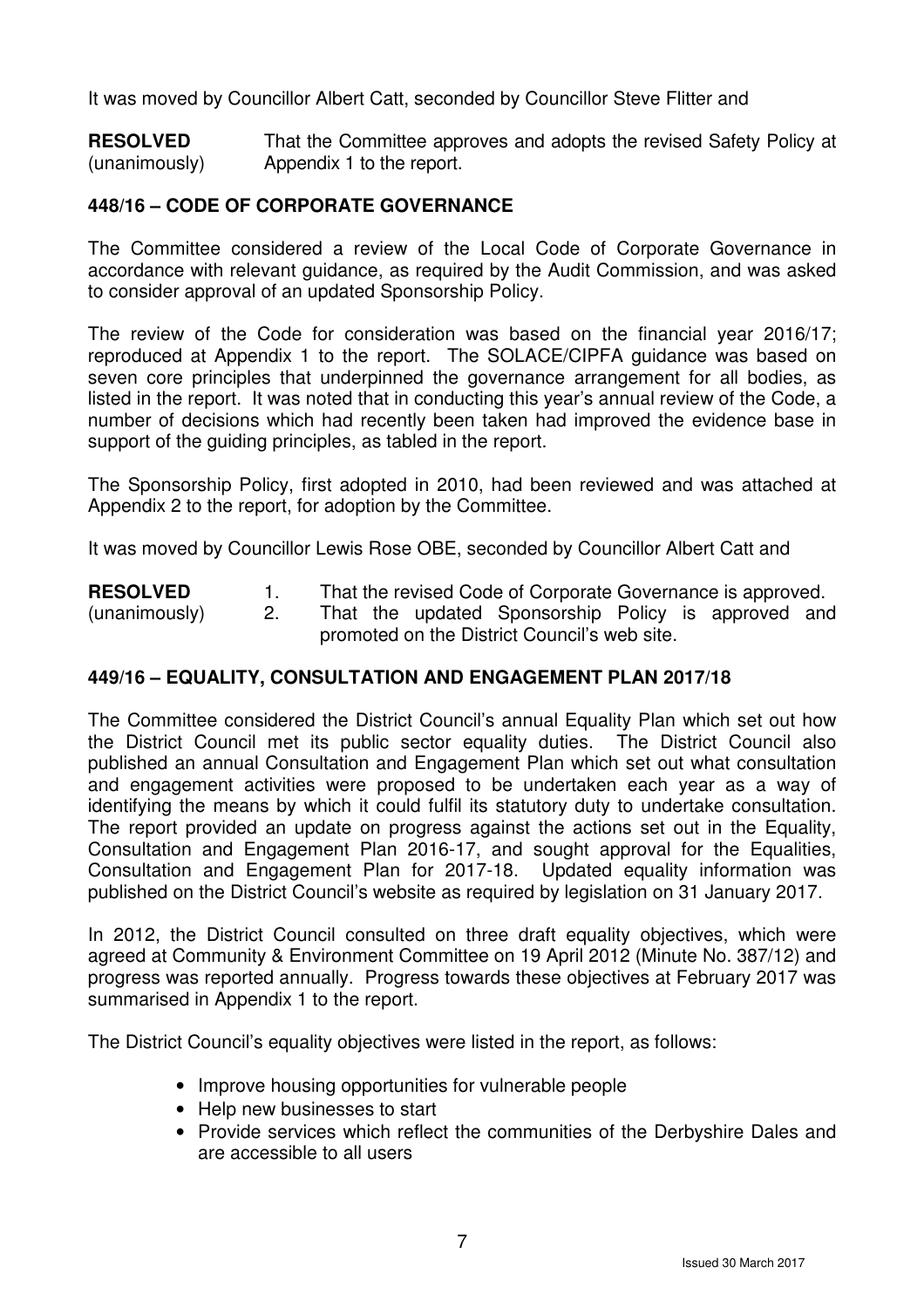The Equality, Consultation & Engagement Plan 2016/2017 set out at least one or two performance measures/targets for each of these objectives, which were detailed in Appendix 1 to the report. Of the five identified targets two had been fully achieved; one had been deleted and now formed part of the Homelessness Strategy; and two were unlikely to be achieved by the year end, as set out in the report.

Completed Equality Impact Assessments were summarised and presented for Members' review when new or revised policies were being considered at Committee or Council meetings, and were also published on the District Council's website to demonstrate compliance with the Equality Duty. The EIAs that had been completed were listed in the report, together with the EIAs that were no longer required.

The Equality, Consultation and Engagement Plan 2016/2017 was agreed at Governance & Resources Committee on 16 July, 2016 (Minute No. 72/15). Consultation and Engagement activity of note during 2016 - 2017 was listed in the report.

The key areas for consultation that the plan set out for 2017-18 were as follows:

- Waste and Recycling Customer Satisfaction May & November 2017
- Public Conveniences review December 2017
- Leisure Services review ongoing throughout 2017
- Business Engagement Programme February/March 2017

It was moved by Councillor Chris Furness, seconded by Councillor Tony Millward BEM and

#### **RESOLVED** (unanimously) 1. That progress against the actions in the Equality, Consultation and Engagement Plan 2016-17 (Appendix 1 to the report) be noted.

2. That the Equality, Consultation and Engagement Plan 2017-18 as set out in Appendix 2 to the report be approved.

# **450/16 – FEES FOR PROMOTION OF PUBLIC RIGHTS OF WAY DIVERSION ORDERS**

The Committee considered a report that sought approval to increase the fees and charges for the promotion of public rights of way diversion orders.

The District Council was required on occasions to promote the diversion of public rights of way under the Town and Country Planning legislation to facilitate new development. The promoter of the diversion was responsible for the statutory advertisement fees and according to a decision of the Council taken in 2011, for reimbursement of all legal and support costs. The District Council was supported by an external consultant and the cost of this work had increased recently as a result of increased advertising costs and consultancy services, such that the current scale of fees needed to be revised. The fee structure had not increased since 2011, when charges for this type of work were £600 for an unopposed order and £1000 for an opposed order.

The proposed fee structure was set out in the report, as follows:

| <b>Unopposed Order</b> |        |
|------------------------|--------|
| Preparation of Order   | £1,450 |
| Plan                   | £ 160  |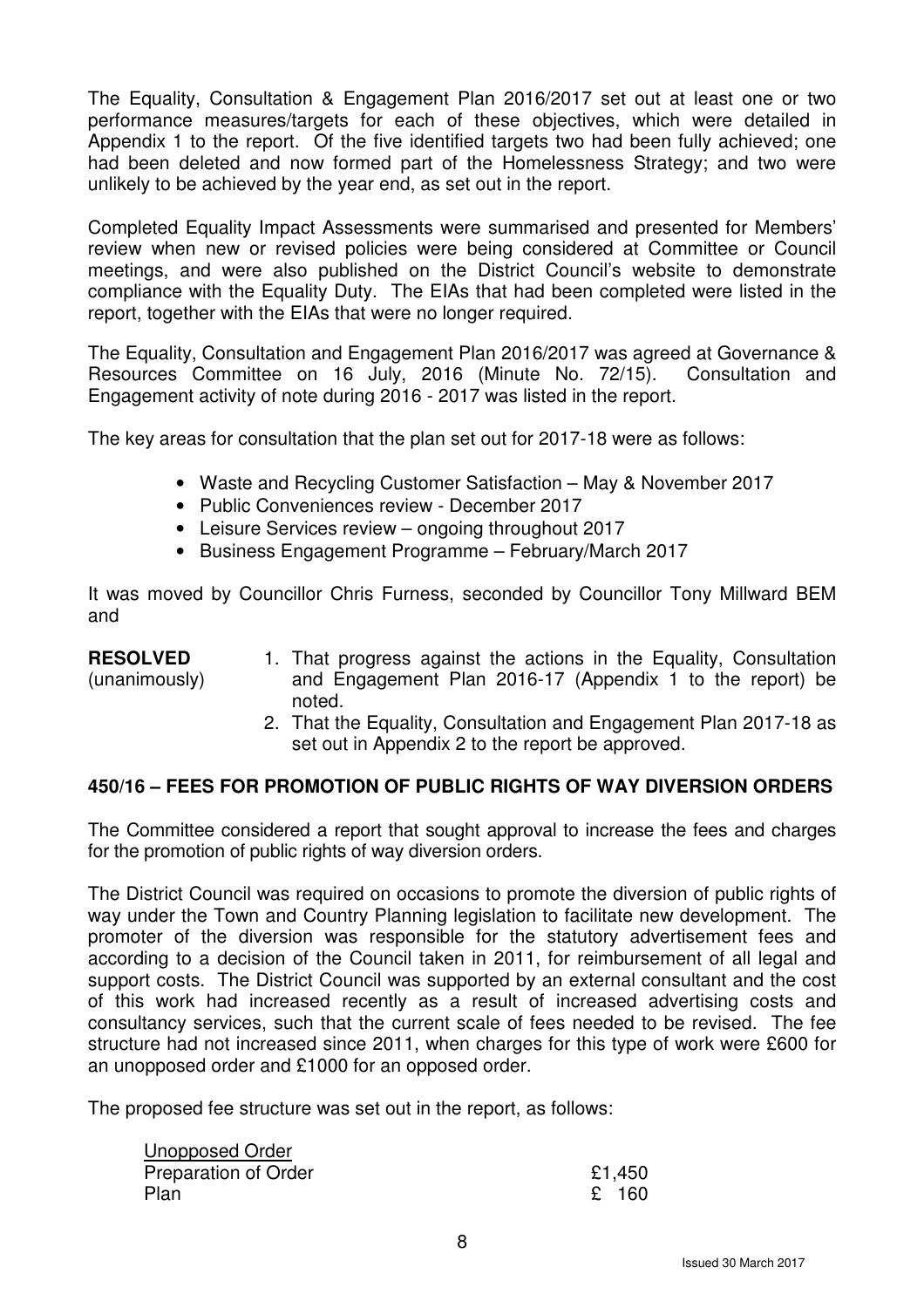Actual advertising costs **E** 700 (estimate)  $Total$   $E2,310$ 

Opposed Order £2310 (As above) plus Consultant's fee at £65 per hour for time spent:

- dealing with objections, representations and associated correspondence
- negotiating to resolve objections
- submitting the order to the Planning Inspectorate where objections are maintained and preparing the statement of case
- liaison with the Planning Inspectorate and representing the Council in the determination of the case by means of a hearing, public inquiry or written representations.

It was moved by Councillor Albert Catt, seconded by Councillor Lewis Rose OBE and

**RESOLVED** (unanimously) That that fees for the promotion of public rights of way diversion orders be increased as set out in paragraph 2.1 of the report, with effect from 1 April 2017.

# **451/16 – HOUSING BENEFITS OVERPAYMENTS RECOVERY**

The Committee considered a report that sought Members' approval for further investment in Housing Benefit Overpayment recovery, which should result in improved collection and minimise potential loss of government subsidy.

It had previously been reported that the costs of the housing benefits service were no longer being fully covered by government subsidy, resulting in a net cost to the Council of £321,391 in 2015/16. The budget for 2017/18 was £295,214 and before 2015/16 the service more or less broke even. A review of housing benefits income and expenditure had identified that housing benefit overpayments had a significant part to play in the current financial situation, as set out in the report. The recovery of Housing Benefit overpayments was therefore a priority.

Housing Benefit Overpayments attracted a level of subsidy from central government dependant on who was responsible for the overpayment of housing benefit, as outlined in the report, and the incentive was for Local Authorities to recover 100% of the overpayment as well as keeping the subsidy.

A number of reasons to improve the Benefits Service in the area of Housing Benefit overpayment collection were listed in the report, and it was noted that the transfer of the service to Arvato in 2014 had increased the capabilities and skills of the Benefits team in relation to overpayment recovery, although resources remained limited. The proposals developed, including the creation of a new post of Housing Benefit Overpayment Officer to manage all of the housing benefit overpayment debt, were detailed in Appendix 1 to the report.

In addition to the new post, improved monitoring practices would be adopted so that debts were individually managed through the recovery process with appropriate actions taken at each stage. For full effectiveness it was thought necessary to review the Council's "Revenues Debt Recovery Policy"; if this were agreed, it would be the subject of a report to the next meeting of this committee.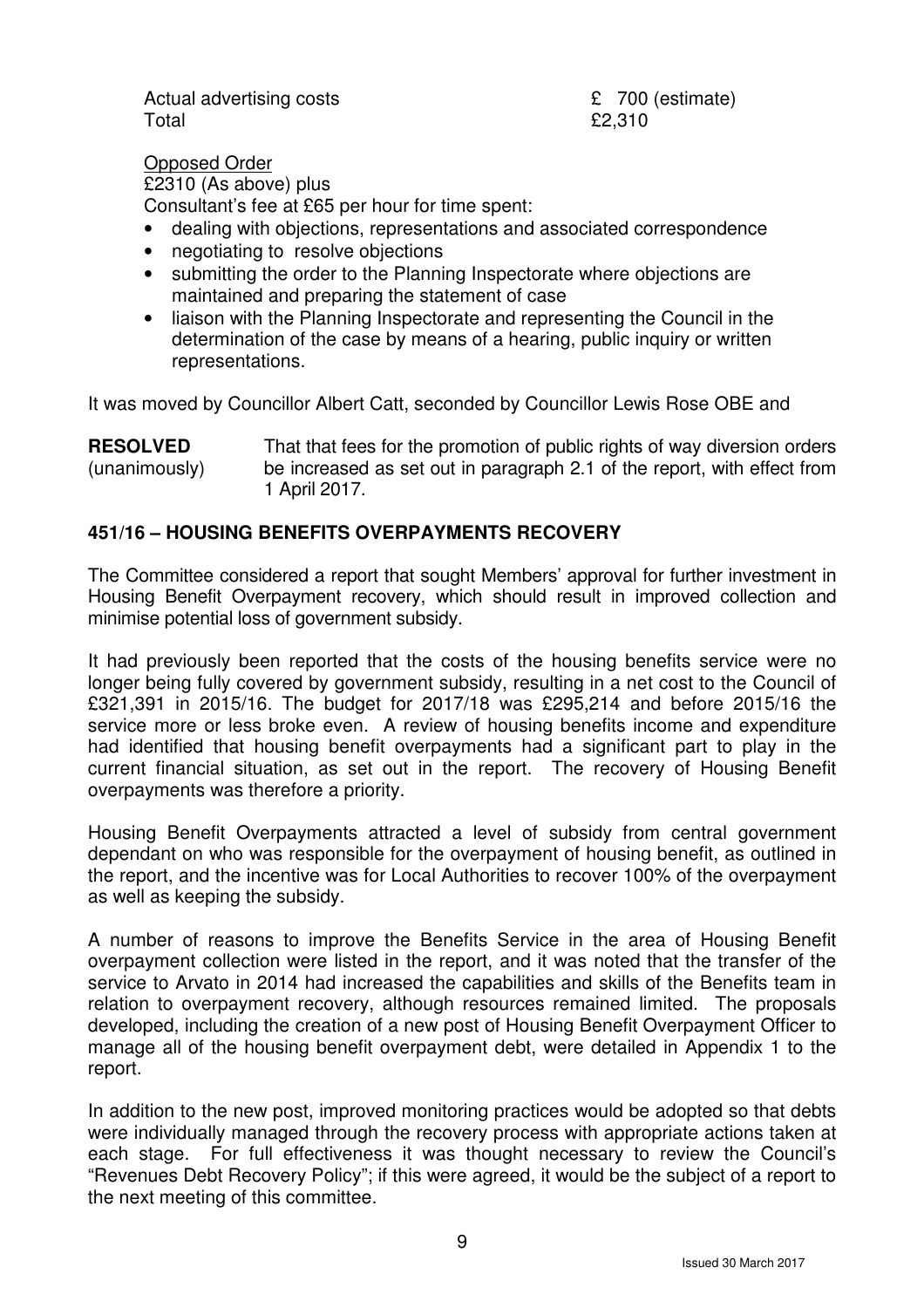It was moved by Councillor Tony Millward BEM, seconded by Councillor Albert Catt and

**RESOLVED** (unanimously) That approval is given to fund an enhanced Housing Benefit Overpayment Recovery Service, as set out in section 2 of the report, for a period of two years, with a formal review of progress after one year.

## **452/16 – REFERRED ITEM – REVISED EMPLOYEE CODE OF CONDUCT**

The Committee considered a recommendation from the Joint Consultative Committee meeting held on 18 January 2017 for a revised Code of Conduct for all employees of the Council.

It was moved by Councillor Jason Atkin, seconded by Councillor Jean Monks and

- **RESOLVED** (1) That the revised Employee Code of Conduct is adopted
	- (2) That, the HR Manager be delegated authority to publish and maintain the list of training classified as mandatory and the posts to which the training relates.

## **453/16 – REFERRED ITEM – TIME OFF FOR ELECTION DUTIES**

(unanimously)

The Committee considered a recommendation from the Joint Consultative Committee meeting held on 18 January 2017 to amend the leave entitlement policy to remove time off provisions in relation to polling day duties.

It was moved by Councillor Jean Monks, seconded by Councillor Jason Atkin and

**RESOLVED** (unanimously) To amend the leave entitlement policy to remove time off provisions in relation to polling day duties with immediate effect.

#### **454/16 – JOINT CONSULTATIVE GROUP: MINUTES OF MEETING 18 JANUARY 2017**

It was moved by Councillor Jean Monks, seconded by Councillor Steve Flitter and

| <b>RESOLVED</b> | That the Minutes of the Joint Consultative Group meeting held on 18 |
|-----------------|---------------------------------------------------------------------|
| (unanimously)   | January 2017 be received.                                           |

#### **455/16 – EXCLUSION OF PUBLIC AND PRESS**

It was moved by Councillor Jacquie Stevens, seconded by Councillor Jason Atkin and

**RESOLVED** (unanimously) That members of the public be excluded from the meeting for the remaining item of business to avoid disclosure of exempt information.